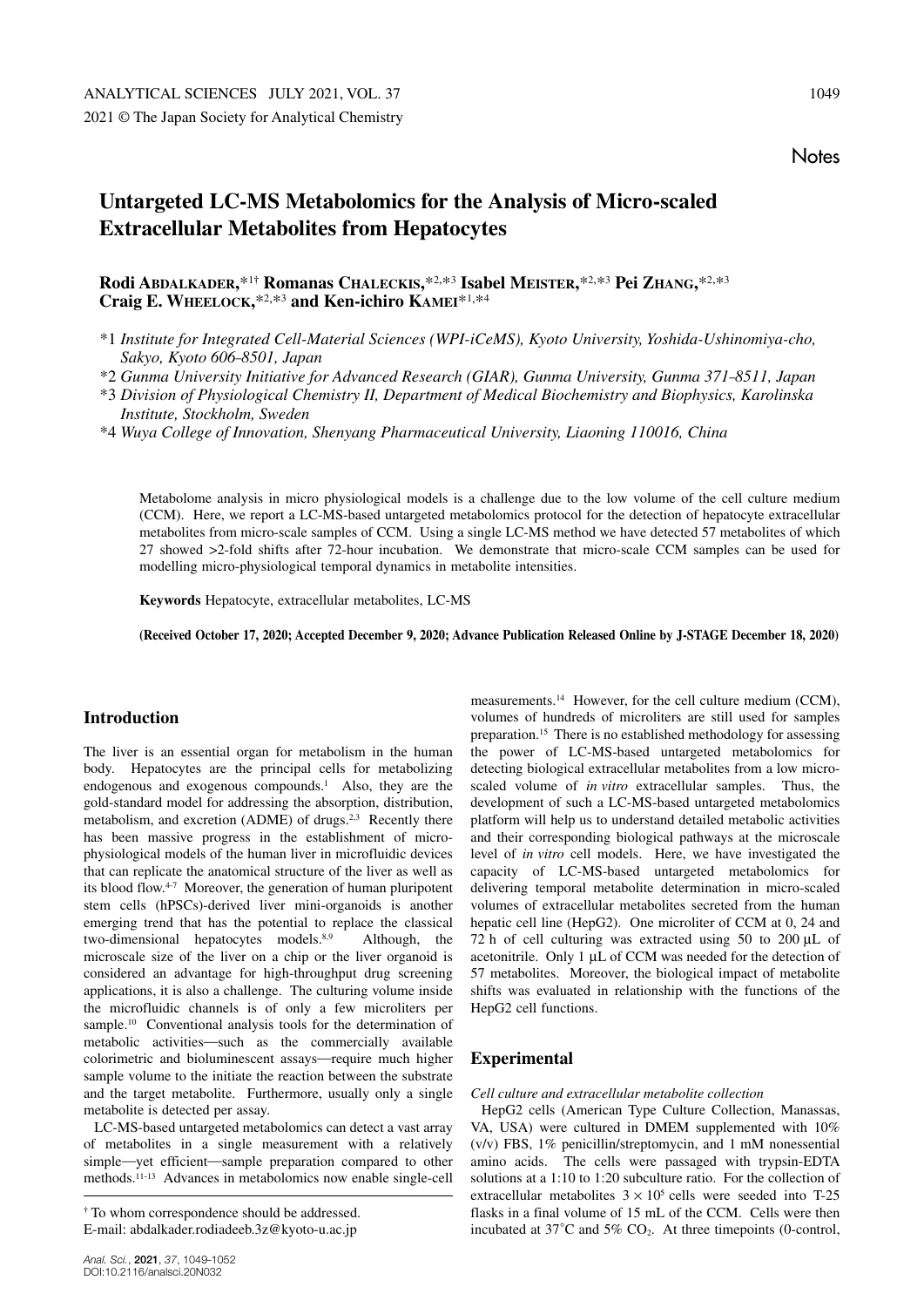#### *CCM sample preparation, LC-MS metabolomics data acquisition and analysis*

CCM samples were thawed at room temperature and 1 μL of each sample was extracted using 50, 100, or 200 μL acetonitrile containing five technical internal standards (tIS), Table S1. The samples were then centrifuged at 4°C for 15 min at 20000*g*. Forty microliters of the supernatant were transferred to a 96-well 0.2 mL PCR plate PCR-96-MJ (BMBio, Tokyo, Japan). The plate was sealed with a pierceable seal (4titude, Wotton, UK) for 3 s at 180°C using a plate sealer (BioRad PX-1, CA, USA) and kept at 4°C during the LC-MS measurement. The injection volume was 1 μL (injection sequence Table S2). The LC-MS method was described in previous publications.16–18 Briefly, metabolite separation was performed on an Agilent 1290 Infinity II system using a SeQuant ZIC-HILIC (Merck, Darmstadt, Germany) column. Sample analysis was performed using water with 0.1% formic acid (solvent A) and acetonitrile with 0.1% formic acid (solvent B). The elution gradient was as follows: isocratic step at 95% B for 1.5 min, 95% B to 40% B in 12 min and maintained at 40% B for 2 min. The flow rate was 0.4 mL/ min. Data was acquired on an Agilent 6550 Q-TOF-MS system with a mass range of 40 – 1200 *m*/*z* in positive ionization all ion fragmentation modes (AIF) including three sequential experiments at alternating collision energies: one full scan at 0 eV, followed by one MS/MS scan at 10 eV, and then followed by one MS/MS scan at 30 eV. The data acquisition rate was 6 scans/s. Data were processed in MS-DIAL version 4.2019 (detailed parameters in Tables S3 and S4). An in-house MS2 spectral library containing experimental MS2 spectra and retention times (RT) for 391 compounds obtained from standards<sup>16,18</sup> was used for the annotation of detected features using three criteria: (i) accurate mass (AM) match (tolerance: 0.01 Da), (ii) RT match (tolerance: 1 min), and (iii) MS2 spectrum match (similarity  $> 70\%$ ). The MS2 similarity was scored by the simple dot product without any weighting (at least two MS2 peaks match with the reference spectra). The MS2 similarities with reference spectra were matched to any of the CorrDec<sup>20</sup> or the MS2Dec<sup>19</sup> deconvoluted MS2 spectra of the three collision energies (0, 10, and 30 eV). We used peak areas of the representative ion (usually  $[M+H]^+$ ) for the relative quantification of metabolites. The dataset has been deposited to the EMBL-EBI MetaboLights repository with the identifier MTBLS1794.21

#### *Data visualization and statistical analysis*

Data are represented as triplicate preparations and LC-MS measurements of samples. The unpaired multiple t test was performed using GraphPad prism 8 (GraphPad Software, La Jolla California, USA). Orange 3 software (Ver. 3.23.1; Bioinformatics Laboratory, Faculty of Computer and Information Science, University of Ljubljana, Slovenia)<sup>22</sup> was used for data mining. The biological pathways analysis was performed using the MetaboAnalyst platform.23

#### **Results and Discussion**

For the development of micro-physiological models of the liver, the determination of the *in situ* metabolic activity is of critical importance. The measurement of extracellular metabolites in CCM enables longitudinal monitoring of the same cell culture. However, a huge obstacle in these models is the low micro-



Fig. 1 LC-MS-based metabolome analysis of extracellular metabolites in CCM from HepG2 hepatocytes. One microliter of CCM at 0, 24 and 72 h were extracted using 100 μL of acetonitrile. Volcano plots of the 57 annotated extracellular metabolite shifts after (A) 24 h and (B) 72 h of incubation (black  $>$  2-fold increase; grey  $>$ 2fold decrease; empty <2-fold shift).

scaled volume in the cell culturing chambers which limits the number of detected metabolites. In this study, by using a single LC-MS method we have confidently identified 57 metabolites (Table S5) corresponding to the Metabolomics Standard Initiative MSI annotation level  $1;^{24}$  32 were identified using accurate mass, retention time and MS2 spectral match (AMRT+MS2) and 25 were AMRT-matched. Four of the five tIS showed the coefficient of variation (CV) of peak areas  $\langle 15\%$ across all CCM samples (Table S5). Median CV of all detected metabolites in the triplicate measurements was 8% (Table S5).

The analysis showed distinct trajectories of metabolite abundances in CCM during 72 h of the samples extracted using 100 μL acetonitrile (Table 1). Eight metabolites showed >2-fold shifts between the 0 and 24 h samples and 27 metabolites showed >2-fold shifts between the 0 and 72 h samples (Figs. 1A and 1B). Comparable shifts were also observed in samples extracted using 50 and 200 μL acetonitrile (Table S5). Extraction using 100 μL acetonitrile makes two measurement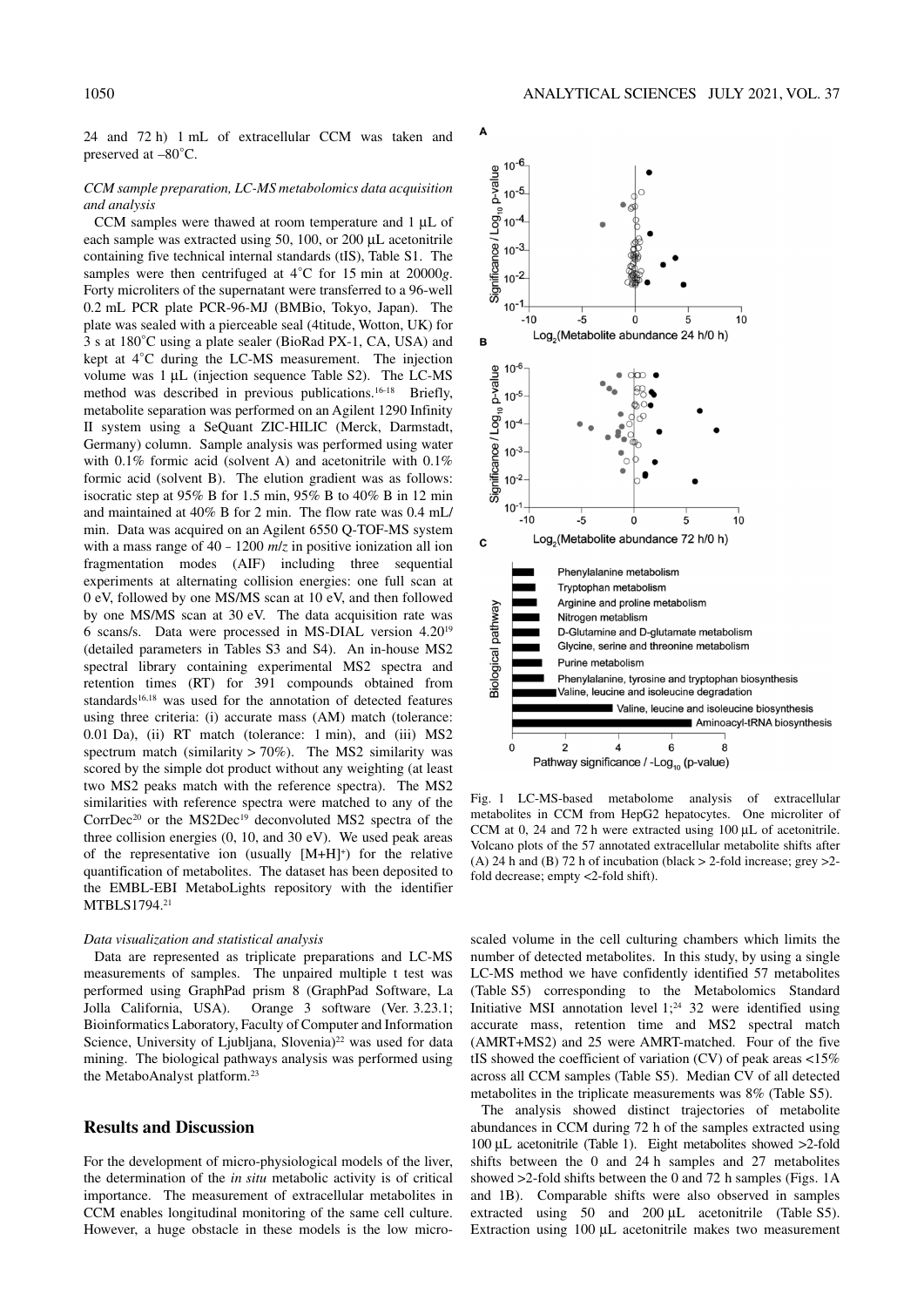Table 1 Overall folds change  $(\log_2$  samples, 0 h control) of the 57 annotated metabolites

| Metabolite name          | Log <sub>2</sub> (Metabolic)<br>abundance 24 h/0 h) abundance 72 h/0 h) | Log <sub>2</sub> (Metabolite |
|--------------------------|-------------------------------------------------------------------------|------------------------------|
| 7-Methylguanine          | 3.78                                                                    | 7.89                         |
| N1-Methyladenosine       | 2.63                                                                    | 6.30                         |
| Quinaldic acid           | 4.55                                                                    | 5.85                         |
| $N2$ -Dimethylguanosine  | 0.58                                                                    | 2.71                         |
| Adenosine                | 1.41                                                                    | 2.43                         |
| Pseudouridine            | 0.34                                                                    | 2.13                         |
| Methylguanosine          | 0.06                                                                    | 2.00                         |
| Sarcosine                | 1.30                                                                    | 1.97                         |
| Proline                  | 0.45                                                                    | 1.92                         |
| N-Acetyl-D-galactosamine | 0.10                                                                    | 1.68                         |
| Dimethylarginine         | 0.02                                                                    | 1.61                         |
| 4-Acetamidobutyric acid  | 0.39                                                                    | 1.09                         |
| Decanoyl-carnitine       | 1.14                                                                    | 1.08                         |
| Pyroglutamic acid        | 0.30                                                                    | 0.97                         |
| Riboflavin               | 0.55                                                                    | 0.92                         |
| Acetylcarnitine          | $-0.17$                                                                 | 0.91                         |
| Xanthine                 | 0.11                                                                    | 0.85                         |
| Xanthosine               | $-0.11$                                                                 | 0.81                         |
| Phenylacetylglycine      | 0.27                                                                    | 0.76                         |
| Methylhistidine          | 0.16                                                                    | 0.58                         |
| Thiamine                 | 0.18                                                                    | 0.53                         |
| Taurine                  | $-0.18$                                                                 | 0.48                         |
| N-Methyl-proline         | 0.03                                                                    | 0.43                         |
| Methionine sulfone       | 0.23                                                                    | 0.37                         |
| <b>Betaine</b>           | 0.03                                                                    | 0.35                         |
| Creatine                 | $-0.27$                                                                 | 0.32                         |
| 4-Hydroxyproline         | 0.06                                                                    | 0.31                         |
| Proline betaine          | 0.18                                                                    | 0.27                         |
| Carnitine                | $-0.14$                                                                 | 0.24                         |
| Pantothenic acid         | $-0.05$                                                                 | 0.24                         |
| Homostachydrine          | 0.00                                                                    | 0.17                         |
| Hippuric acid            | $-0.01$                                                                 | 0.11                         |
| Creatinine               | $-0.02$                                                                 | 0.10                         |
| Butyryl-carnitine        | $-0.03$                                                                 | 0.08                         |
| Trimethylamine N-oxide   | $-0.10$                                                                 | 0.07                         |
| Nicotinamide             | $-0.10$                                                                 | $-0.10$                      |
| Cytosine                 | $-0.71$                                                                 | $-0.22$                      |
| Cytidine                 | $-3.08$                                                                 | $-0.27$                      |
| Pyridoxine               | $-0.07$                                                                 | $-0.30$                      |
| Indoleacetic acid        | $-0.38$                                                                 | $-0.43$                      |
| Penicillin G             | $-0.26$                                                                 | $-0.70$                      |
| Threonine                | $-0.13$                                                                 | $-0.90$                      |
| Tyrosine                 | $-0.16$                                                                 | $-0.94$                      |
| Valeryl-carnitine        | $-0.27$                                                                 | $-1.06$                      |
| Kynurenine               | $-0.44$                                                                 | $-1.15$                      |
| Propionyl-carnitine      | $-0.34$                                                                 | $-1.23$                      |
| Methionine sulfoxide     | 0.35                                                                    | $-1.27$                      |
| Valine                   | $-0.28$                                                                 | $-1.40$                      |
| Hypoxanthine             | $-1.15$                                                                 | $-1.46$                      |
| Hexanoyl-carnitine       | $-0.40$                                                                 | $-1.51$                      |
| Isoleucine               | $-0.38$                                                                 | $-1.54$                      |
| Tryptophan               | $-0.20$                                                                 | $-1.85$                      |
| Leucine                  | $-0.40$                                                                 | $-2.35$                      |
| Glutamine                | $-0.30$                                                                 | $-2.49$                      |
| Methionine               | $-0.33$                                                                 | $-2.98$                      |
| Phenylalanine            | $-0.20$                                                                 | $-4.09$                      |
| Choline                  | $-0.59$                                                                 | $-5.16$                      |
|                          |                                                                         |                              |

aliquots (40 μL) possible and provides reasonable signal intensities. While after 24 and 72 h most of the metabolites (49 and 30 out of 57, respectively) shifted <2-fold, amino acids decreased over time, indicating consumption, and modified purines as well as pyrimidines increased reflecting DNA

metabolism. We could observe similar metabolite shifts over time (*e.g.* increase of N2-dimethylguanosine) in HCE-T cells grown in a microdevice (data not shown). Biological pathways assigned by MetaboAnalyst related to these compounds confirm these observations by highlighting the significant involvement of aminoacyl-tRNA biosynthesis pathways, valine, leucine, isoleucine biosynthesis-degradation pathway, and purine metabolism pathway (Fig. 1C). These pathways are essential in hepatocytes for maintaining their characteristics as well as the metabolic activities within. For instance, amino acids are essential elements for the TCA cycle (tricarboxylic acid cycle) as energy generator in aerobic organisms.25 These results indicate that LC-MS-based untargeted metabolomics can be used for micro-scaled extracellular samples, such as in organon-the-chip applications, where only small sample volumes are available. We therefore envision the application of our methods for the *in situ* analysis of the metabolic activities in microphysiological models of human organs in microfluidic devices.

#### **Acknowledgements**

This work was supported by JSPS KAKENHI Grant Number 17H02083, 20K20168 and 19K17662. Kyoto University GAP fund program (207010). We acknowledge the support from the Gunma University Initiative for Advanced Research (GIAR). I. M. was supported by Japan Society for the Promotion of Science (JSPS) postdoctoral fellowship (P17774). Authors thank Dr. Satoshi Imamura for assisting in HepG2 cells culture.

#### **Conflict of Interest**

Authors have no conflict of interest to disclose.

#### **Supporting Information**

This material is available free of charge on the Web at http:// www.jsac.or.jp/analsci/.

#### **References**

- 1. E. Trefts, M. Gannon, and D. H. Wasserman, *Curr. Biol.*, **2017**, *27*, R1147.
- 2. J. V. Castell, R. Jover, C. P. Martnez-Jimnez, and M. J. Gmez-Lechn, *Expert Opin. Drug Metab. Toxicol.*, **2006**, *2*, 183.
- 3. S. Wilkening, F. Stahl, and A. Bader, *Drug Metab. Dispos.*, **2003**, *31*, 1035.
- 4. S. R. Khetani and S. N. Bhatia, *Nat. Biotechnol.*, **2008**, *26*, 120.
- 5. Y.-C. Toh, T. C. Lim, D. Tai, G. Xiao, D. van Noort, and H. Yu, *Lab Chip*, **2009**, *9*, 2026.
- 6. K. Domansky, W. Inman, J. Serdy, A. Dash, M. H. M. Lim, and L. G. Griffith, *Lab Chip*, **2010**, *10*, 51.
- 7. K. Kamei, M. Yoshioka, S. Terada, Y. Tokunaga, and Y. Chen, *Biomed. Microdevices*, **2019**, *21*, 73.
- 8. J. G. Camp, K. Sekine, T. Gerber, H. Loeffler-Wirth, H. Binder, M. Gac, S. Kanton, J. Kageyama, G. Damm, D. Seehofer, L. Belicova, M. Bickle, R. Barsacchi, R. Okuda, E. Yoshizawa, M. Kimura, H. Ayabe, H. Taniguchi, T. Takebe, and B. Treutlein, *Nature*, **2017**, *546*, 533.
- 9. T. Takebe, K. Sekine, M. Kimura, E. Yoshizawa, S. Ayano,